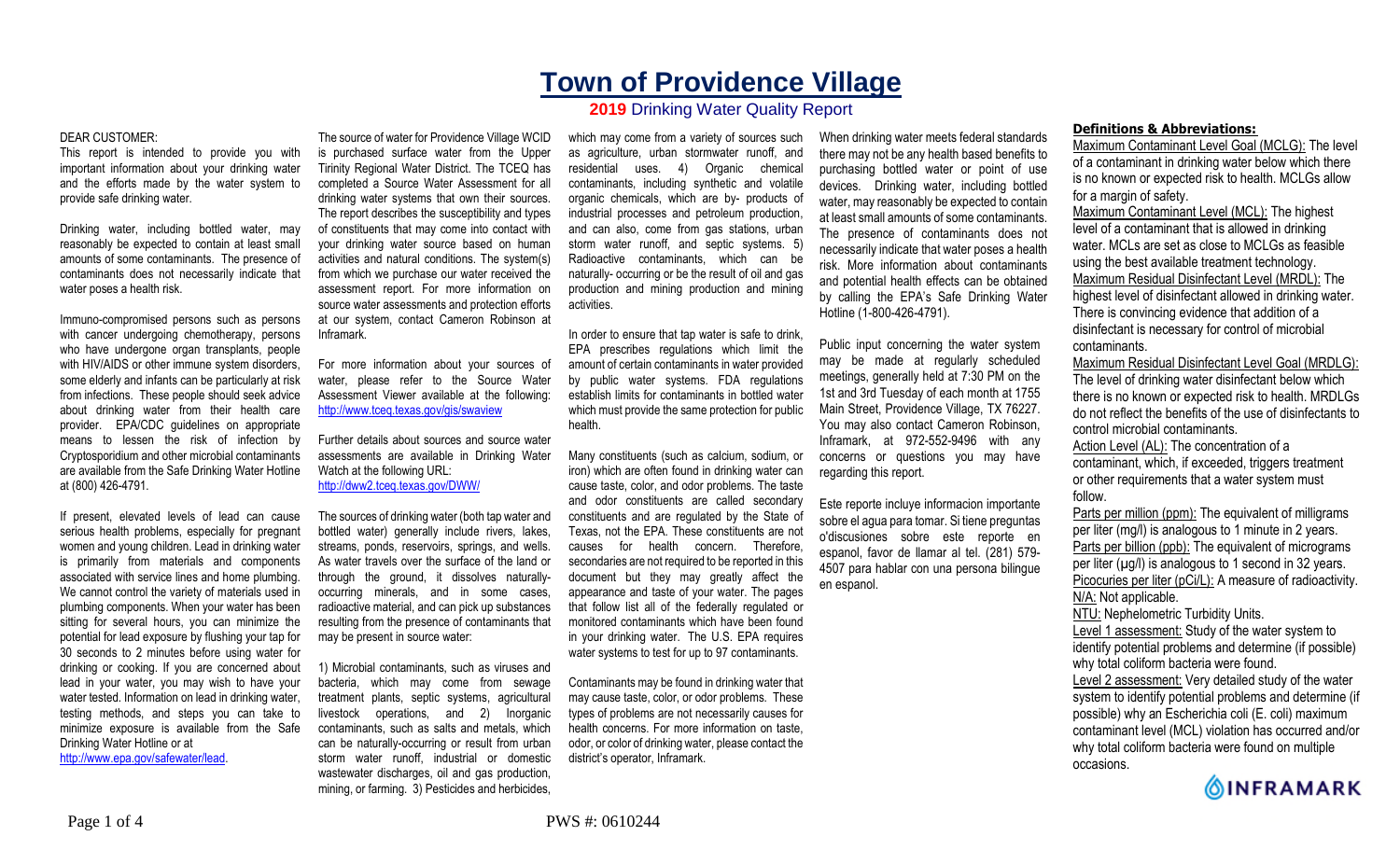| Substance                                                    | Unit<br><b>of</b><br><b>Measure</b> | Year | <b>MCL</b>                         | Average<br>Level<br><b>Detected</b> | Minimum - Maximum<br>Level<br><b>Detected</b>            | <b>MCLG</b>  | In.<br>Compliance   | <b>Typical Sources</b>                                                                                     |  |  |
|--------------------------------------------------------------|-------------------------------------|------|------------------------------------|-------------------------------------|----------------------------------------------------------|--------------|---------------------|------------------------------------------------------------------------------------------------------------|--|--|
| <b>Inorganic Contaminants (Regulated at the Water Plant)</b> |                                     |      |                                    |                                     |                                                          |              |                     |                                                                                                            |  |  |
| Nitrate                                                      | ppm                                 | 2019 | 10                                 | 0.39                                | $0.39 - 0.39$                                            | 10           | <b>Yes</b>          | Runoff from fertilizer use; leaching from septic tanks, sewage; erosion of natural deposits.               |  |  |
| <b>Disinfectant Byproducts</b>                               |                                     |      |                                    |                                     |                                                          |              |                     |                                                                                                            |  |  |
| Haloacetic Acids (HAA5)                                      | ppb                                 | 2019 | 60                                 | 41.39                               | 19.3 - 156                                               | $\mathbf 0$  | <b>Yes</b>          | By-product of drinking water disinfection.                                                                 |  |  |
| <b>Total Trihalomethanes</b>                                 | ppb                                 | 2019 | 80                                 | 43.49                               | $29.3 - 79.2$                                            | $\mathbf 0$  | <b>Yes</b>          | By-product of drinking water disinfection.                                                                 |  |  |
| <b>Substance</b>                                             | Unit<br><b>of</b><br><b>Measure</b> | Year | <b>MRDL</b>                        | Average<br>Level<br><b>Detected</b> | Minimum - Maximum<br>Level<br><b>Detected</b>            | <b>MRDLG</b> | $\ln$<br>Compliance | <b>Typical Sources</b>                                                                                     |  |  |
| <b>Maximum Residual Disinfectant Level</b>                   |                                     |      |                                    |                                     |                                                          |              |                     |                                                                                                            |  |  |
| <b>Chlorine Residual</b>                                     | ppm                                 | 2019 | 4.0                                | 3.04                                | $2.72 - 3.4$                                             | 4.0          | Yes                 | Water additive used to control microbes.                                                                   |  |  |
| <b>Substance</b>                                             | Unit<br>οf<br><b>Measure</b>        | Year | 90th<br><b>Percentile</b><br>Value | <b>EPA</b><br>Action<br>Level       | Number of<br><b>Results above</b><br><b>Action Level</b> | <b>MCLG</b>  | In<br>Compliance    | <b>Typical Sources</b>                                                                                     |  |  |
| <b>Lead and Copper (Regulated at Customers Tap)</b>          |                                     |      |                                    |                                     |                                                          |              |                     |                                                                                                            |  |  |
| Lead                                                         | ppb                                 | 2019 | 1.3                                | 15                                  | $\mathbf 0$                                              | 0            | <b>Yes</b>          | Corrosion of household plumbing systems; erosion of natural deposits.                                      |  |  |
| Copper                                                       | ppm                                 | 2019 | 0.6                                | 1.3                                 | 0                                                        | 1.3          | <b>Yes</b>          | Corrosion of household plumbing systems, erosion of natural deposits; leaching from wood<br>preservatives. |  |  |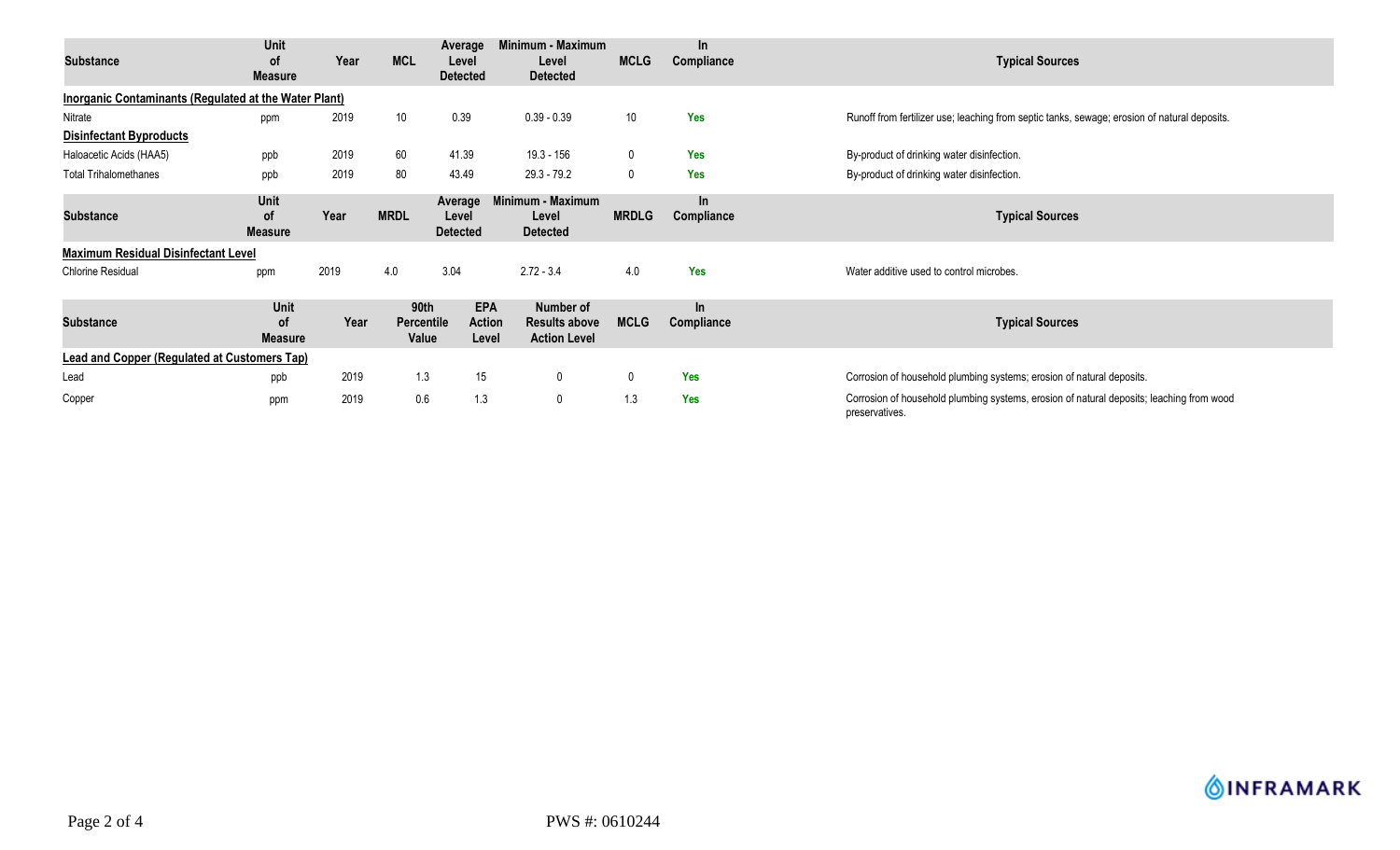#### **Our Water Supply System Received Water From City of Denton Water Quality Results are Listed Below**

| <b>Substance</b>                                                          | <b>Unit</b><br>οf<br><b>Measure</b> | Year | <b>MCL</b>      | Average<br>Level<br><b>Detected</b> | Minimum - Maximum<br>Level<br><b>Detected</b> | <b>MCLG</b>    | <b>In</b><br>Compliance | <b>Typical Sources</b>                                                                                                                                                                                                         |
|---------------------------------------------------------------------------|-------------------------------------|------|-----------------|-------------------------------------|-----------------------------------------------|----------------|-------------------------|--------------------------------------------------------------------------------------------------------------------------------------------------------------------------------------------------------------------------------|
| <b>Synthetic Organic Contaminants Including Pesticides and Herbicides</b> |                                     |      |                 |                                     |                                               |                |                         |                                                                                                                                                                                                                                |
| Simazine                                                                  | ppb                                 | 2019 |                 | 0.12                                | $0 - 0.23$                                    | $\overline{4}$ | Yes                     | Herbicide runoff.                                                                                                                                                                                                              |
| Atrazine                                                                  | ppb                                 | 2019 | 3               | 0.05                                | $0 - 0.1$                                     | 3              | <b>Yes</b>              | Runoff from herbicide used on row crops.                                                                                                                                                                                       |
| <b>Volatile Organic Contaminants</b>                                      |                                     |      |                 |                                     |                                               |                |                         |                                                                                                                                                                                                                                |
| Carbon Tetrachloride                                                      | ppb                                 | 2018 | 5               | 0.41                                | $0 - 0.81$                                    | 0              | <b>Yes</b>              | Discharge from chemical plants and other industrial activities.                                                                                                                                                                |
| <b>Unregulated Contaminants</b>                                           |                                     |      |                 |                                     |                                               |                |                         |                                                                                                                                                                                                                                |
| Dibromochloromethane                                                      | ppb                                 | 2019 | N/A             | 3.27                                | $3.01 - 3.53$                                 | N/A            | Yes                     | By-product of drinking water disinfection.                                                                                                                                                                                     |
| Chloroform                                                                | ppb                                 | 2019 | N/A             | 1.6                                 | $0 - 3.2$                                     | N/A            | <b>Yes</b>              | By-product of drinking water disinfection.                                                                                                                                                                                     |
| Bromoform                                                                 | ppb                                 | 2019 | N/A             | 0.62                                | $0 - 1.24$                                    | N/A            | <b>Yes</b>              | By-product of drinking water disinfection.                                                                                                                                                                                     |
| Bromodichloromethane                                                      | ppb                                 | 2019 | N/A             | 3.1                                 | $2.03 - 4.16$                                 | N/A            | <b>Yes</b>              | By-product of drinking water disinfection.                                                                                                                                                                                     |
| regulation is warranted.                                                  |                                     |      |                 |                                     |                                               |                |                         | Unregulated contaminants are those for which EPA has not established drinking water standards. The purpose of unregulated contaminant monitoring is to assist EPA in determining the occurrence of unregulated contaminants in |
| Inorganic Contaminants (Regulated at the Water Plant)                     |                                     |      |                 |                                     |                                               |                |                         |                                                                                                                                                                                                                                |
| Nitrate                                                                   | ppm                                 | 2019 | 10 <sup>°</sup> | 0.45                                | $0.41 - 0.493$                                | 10             | Yes                     | Runoff from fertilizer use; leaching from septic tanks, sewage; erosion of natural deposits.                                                                                                                                   |
| Fluoride                                                                  | ppm                                 | 2019 | 4               | 0.31                                | $0.171 - 0.443$                               | $\overline{4}$ | <b>Yes</b>              | Erosion of natural deposits; water additive which promotes strong teeth; discharge from fertilizer and<br>aluminum factories.                                                                                                  |
| Cyanide                                                                   | ppb                                 | 2019 | 200             | 42.15                               | $34 - 50.3$                                   | 200            | <b>Yes</b>              | Discharge from plastic and fertilizer factories; discharge from steel/metal factories.                                                                                                                                         |
| Barium                                                                    | ppm                                 | 2019 | $\overline{2}$  | 0.04                                | $0.037 - 0.038$                               | 2              | <b>Yes</b>              | Discharge of drilling wastes; discharge from metal refineries; erosion of natural deposits.                                                                                                                                    |
| <b>Turbidity</b>                                                          |                                     |      |                 |                                     |                                               |                |                         |                                                                                                                                                                                                                                |
| Turbidity                                                                 | NTU                                 | 2019 |                 | 0.15                                | $0.01 - 0.28$                                 | N/A            | <b>Yes</b>              | Soil runoff.                                                                                                                                                                                                                   |

Turbidity has no health effects. However, turbidity can interfere with disinfection and provide a medium for microbial growth. Turbidity may indicate the presence of disease-causing organisms. These organisms include bacte symptoms such as nausea, cramps, diarrhea and associated headaches.